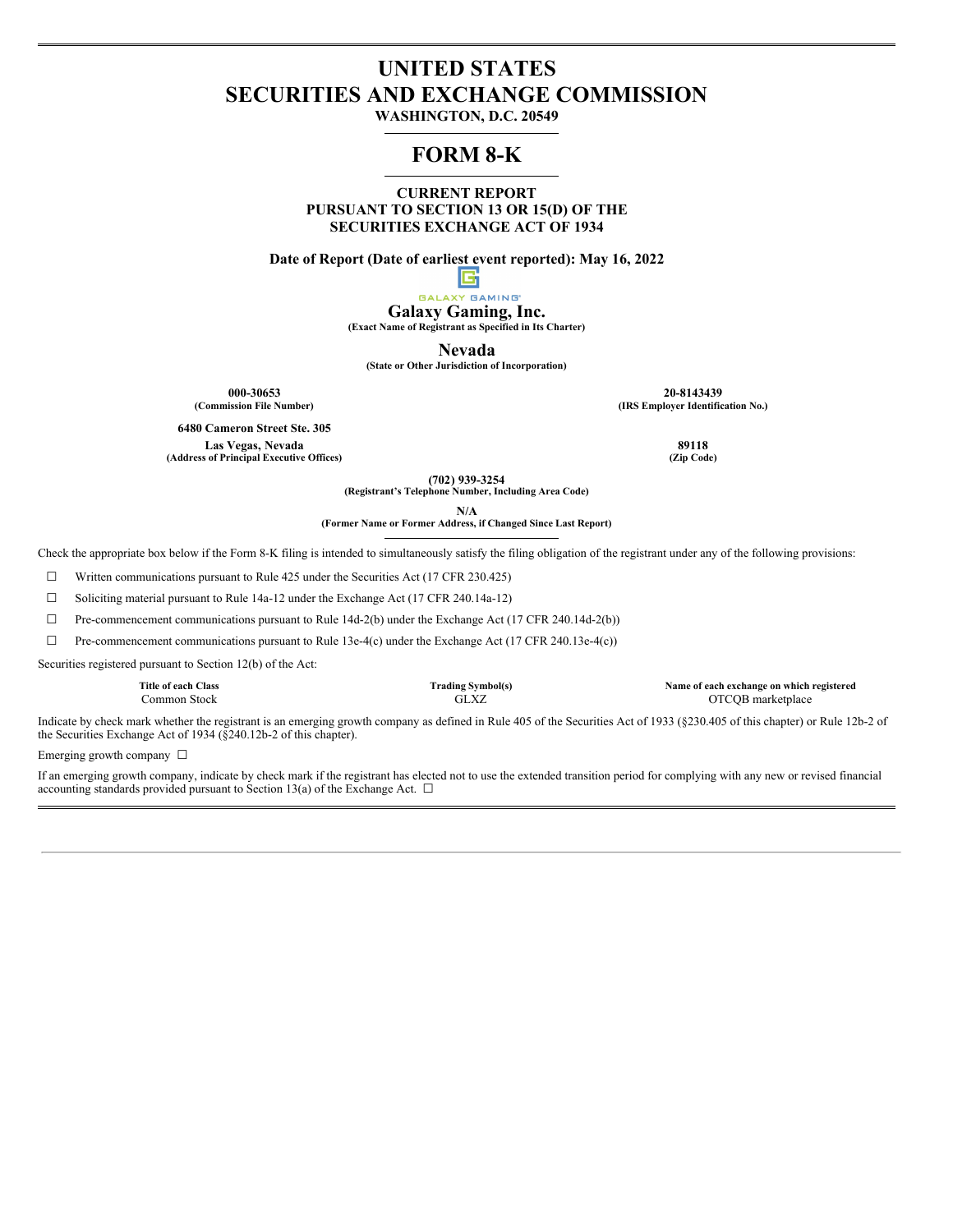#### **Item 2.02.** *Results of Operations and Financial Condition.*

On May 16, 2022, the Company issued a press release regarding its financial results for the quarter ended March 31, 2022. A copy of the press release is furnished as Exhibit 99.1 to this report.

The information furnished with this Item 2.02, including Exhibit 99.1, shall not be deemed "filed" for purposes of Section 18 of the Securities Exchange Act of 1934, as amended (the "Exchange Act"), or otherwise subject to the liabilities of that section, nor shall it be deemed incorporated by reference into any other filing under the Securities Act of 1933, as amended, or the Exchange Act, except as expressly set forth by specific reference in such a filing.

#### **Item 9.01. Financial Statements and Exhibits**

(d) Exhibits.

The following exhibits are filed or furnished, as applicable, as part of this report:

| Exhibit<br><b>Number</b> | <b>Description of Exhibit</b>                                               |
|--------------------------|-----------------------------------------------------------------------------|
| 99.1                     | Press Release dated May 16, 2022                                            |
| 104                      | Cover Page Interactive Data File (embedded within the Inline XBRL document) |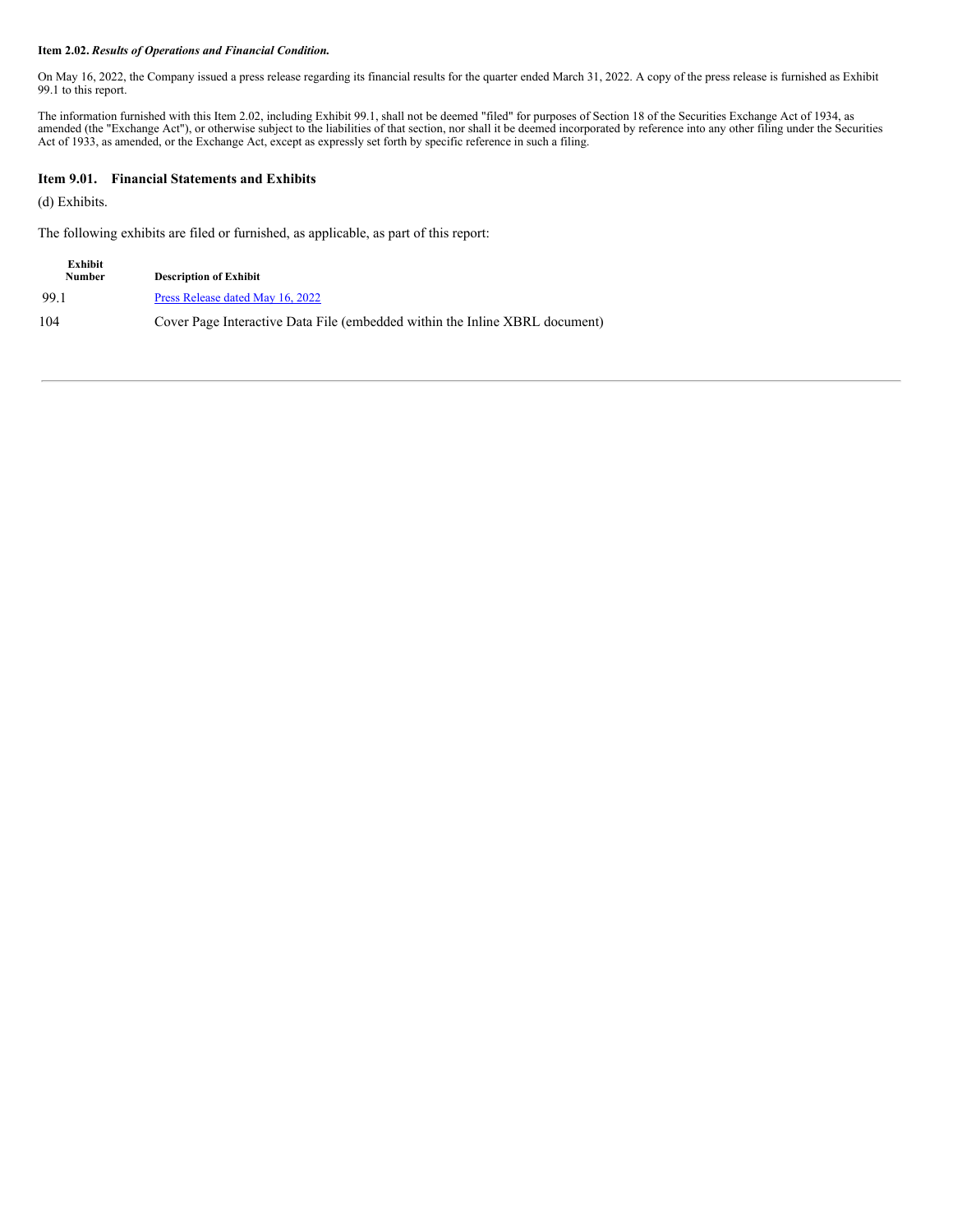#### **SIGNATURES**

Pursuant to the requirements of the Securities Exchange Act of 1934, the Registrant has duly caused this report to be signed on its behalf by the undersigned hereunto duly authorized.

Dated: May 16, 2022

GALAXY GAMING, INC.

By: /s/ Harry C. Hagerty Harry C. Hagerty Chief Financial Officer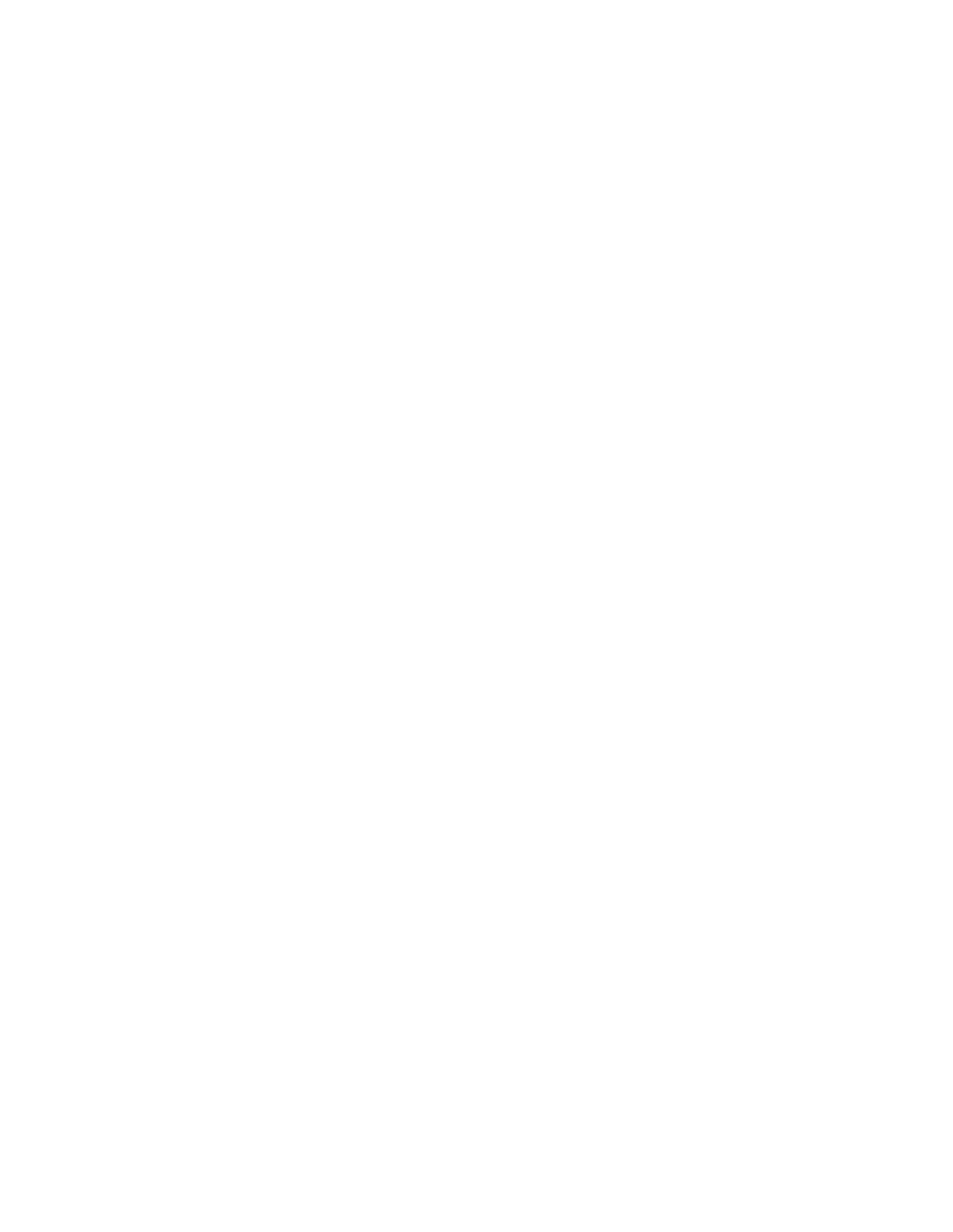

# **Galaxy Gaming Reports Q1 2021 Financial Results**

LAS VEGAS, May 16, 2022 (GLOBE NEWSWIRE) -- Galaxy Gaming, Inc. (OTCQB: GLXZ), a developer and distributor of casino table games and enhanced systems for land-based casinos and iGaming content, announced today its financial results for the quarter ended March 31, 2022.

#### *Financial Highlights*

#### *Q1 2022 vs. Q1 2021*

•Revenue increased 38% to \$5,919K •Adjusted EBITDA increased 58% to \$2,673K •Net loss of \$(14)K vs. net income of \$89K

#### *Balance Sheet Changes (vs. December 31, 2021)*

•Cash increased 7% to \$17,242K

•Total long-term debt<sup>1</sup> (gross) decreased to \$60,184K from \$60,500K •Stockholders' deficit decreased to \$(16,837)K from \$(17,286)K

#### *Executive Comments*

"We got off to a good start for 2022" said Todd Cravens, President and CEO. "Even though some our high-end customers in London remain affected by worldwide travel disruptions, we had record gross revenues of \$6.7 million in the quarter. In the landbased sector, our new baccarat games are being well-received. Our iGaming business continues to grow, with iGaming gross revenues of \$2.8 million in Q1, an increase of 58% from Q1 2021 and 35% from Q4 2021. In both the land-based and iGaming sectors, we have new games and other products that will be launched later this year, and we're optimistic that operators and players will support them."

**"**We paid down \$0.3 million in debt and added \$1.2mm to cash in the quarter" said Harry Hagerty, the Company's CFO. "We expect to continue to build cash over the course of the year to keep net leverage as low as possible. Total Net Leverage is the only financial covenant in our Fortress loan, and we were comfortably in compliance with that covenant at quarter-end."

<sup>1</sup> Includes current portion.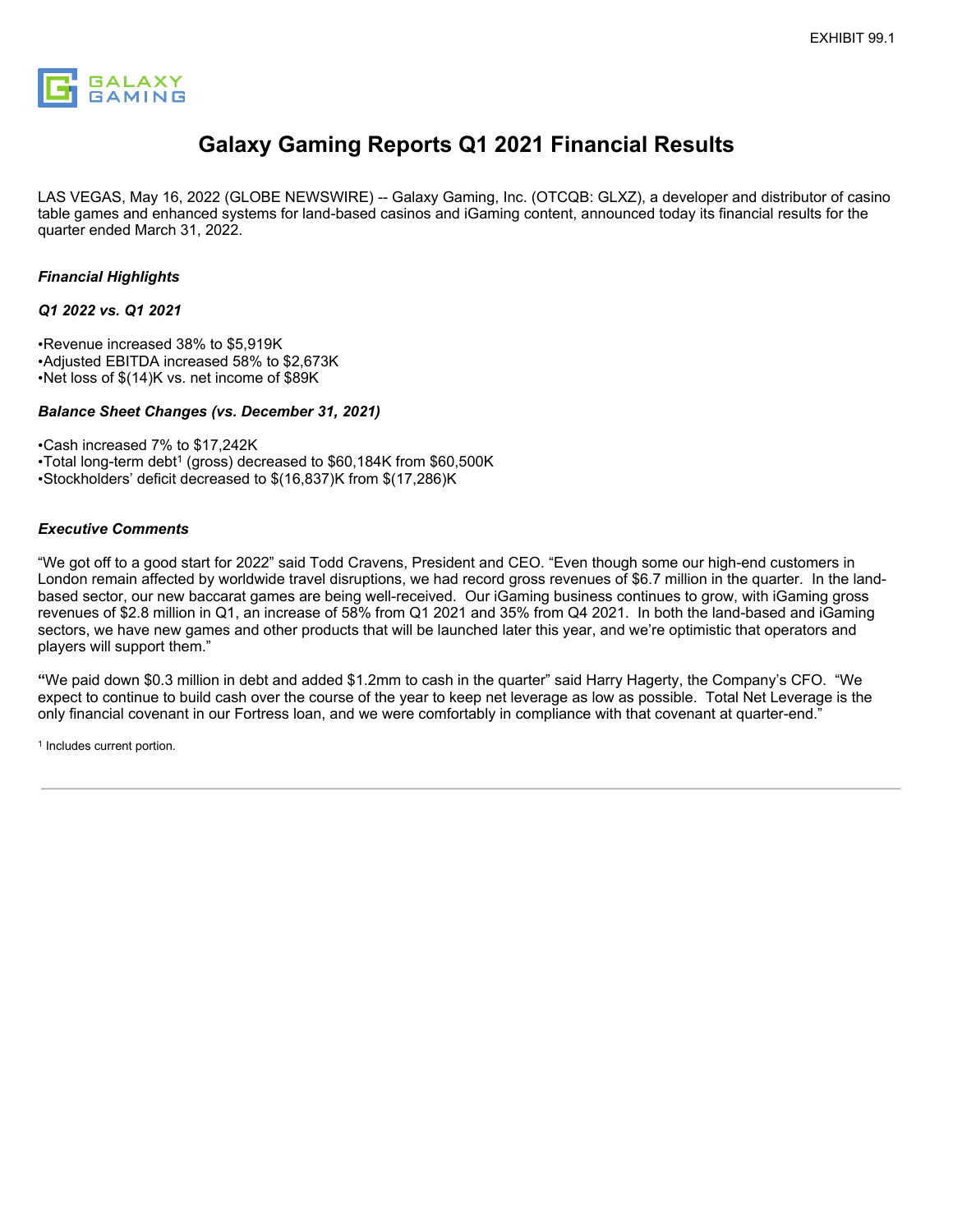<span id="page-5-0"></span>Hagerty added, **"**With respect to fiscal 2022, we are increasing our guidance for revenue (net of iGaming royalties) from a range of \$23.5 to \$25.0 million to a range of \$24.0 to \$25.0 million, and we are increasing the guidance for Adjusted EBITDA from a range of \$11.5 to \$12.5 million to a range of \$11.8 to \$12.5 million. This forecast assumes no new lockdowns from COVID-19, no impact to our business from the war in Ukraine, and no economic recession. Finally, the forecast in based on currency exchange rates that we experienced in the first quarter."

EXHIBIT 99.1

#### *Forward-Looking Statements*

This press release contains, and oral statements made from time to time by our representatives may contain, forward-looking statements based on management's current expectations and projections, which are intended to qualify for the safe harbor of Section 27A of the Securities Act of 1933, as amended, and Section 21E of the Securities Exchange Act of 1934, as amended. Forward-looking statements include statements identified by words such as "believe," "will," "may," "might," "likely," "expect," "anticipates," "intends," "plans," "seeks," "estimates," "believes," "continues," "projects" and similar references to future periods, or by the inclusion of forecasts or projections. All forward-looking statements are based on current expectations and projections of future events.

These forward-looking statements reflect the current views, models, and assumptions of Galaxy Gaming, and are subject to various risks and uncertainties that cannot be predicted or qualified and could cause actual results in Galaxy Gaming's performance to differ materially from those expressed or implied by such forward looking statements. These risks and uncertainties include, but are not limited to, the ability of Galaxy Gaming to enter and maintain strategic alliances, product placements or installations, in land based casinos or grow its iGaming business, garner new market share, secure licenses in new jurisdictions or maintain existing licenses, successfully develop or acquire and sell proprietary products, comply with regulations, have its games approved by relevant jurisdictions, and adapt to changes resulting from the COVID-19 pandemic and other factors. All forward-looking statements made herein are expressly qualified in their entirety by these cautionary statements and there can be no assurance that the actual results, events or developments referenced herein will occur or be realized. Readers are cautioned that all forward-looking statements speak only to the facts and circumstances present as of the date of this press release. Galaxy Gaming expressly disclaims any obligation to update or revise any forward-looking statements, whether because of new information, future events or otherwise.

#### *About Galaxy Gaming*

Headquartered in Las Vegas, Nevada, Galaxy Gaming (galaxygaming.com) develops and distributes innovative proprietary table games, state-of-the-art electronic wagering platforms and enhanced bonusing systems to land-based, riverboat, and cruise ship and casinos worldwide. In addition, through its wholly owned subsidiary, Progressive Games Partners LLC, Galaxy licenses proprietary table games content to the online gaming industry. Connect with Galaxy on Facebook, YouTube and Twitter.

#### *Non-GAAP Financial Information*

Adjusted EBITDA includes adjustments to net loss/income to exclude interest, taxes, depreciation, amortization, share based compensation, gain/loss on extinguishment of